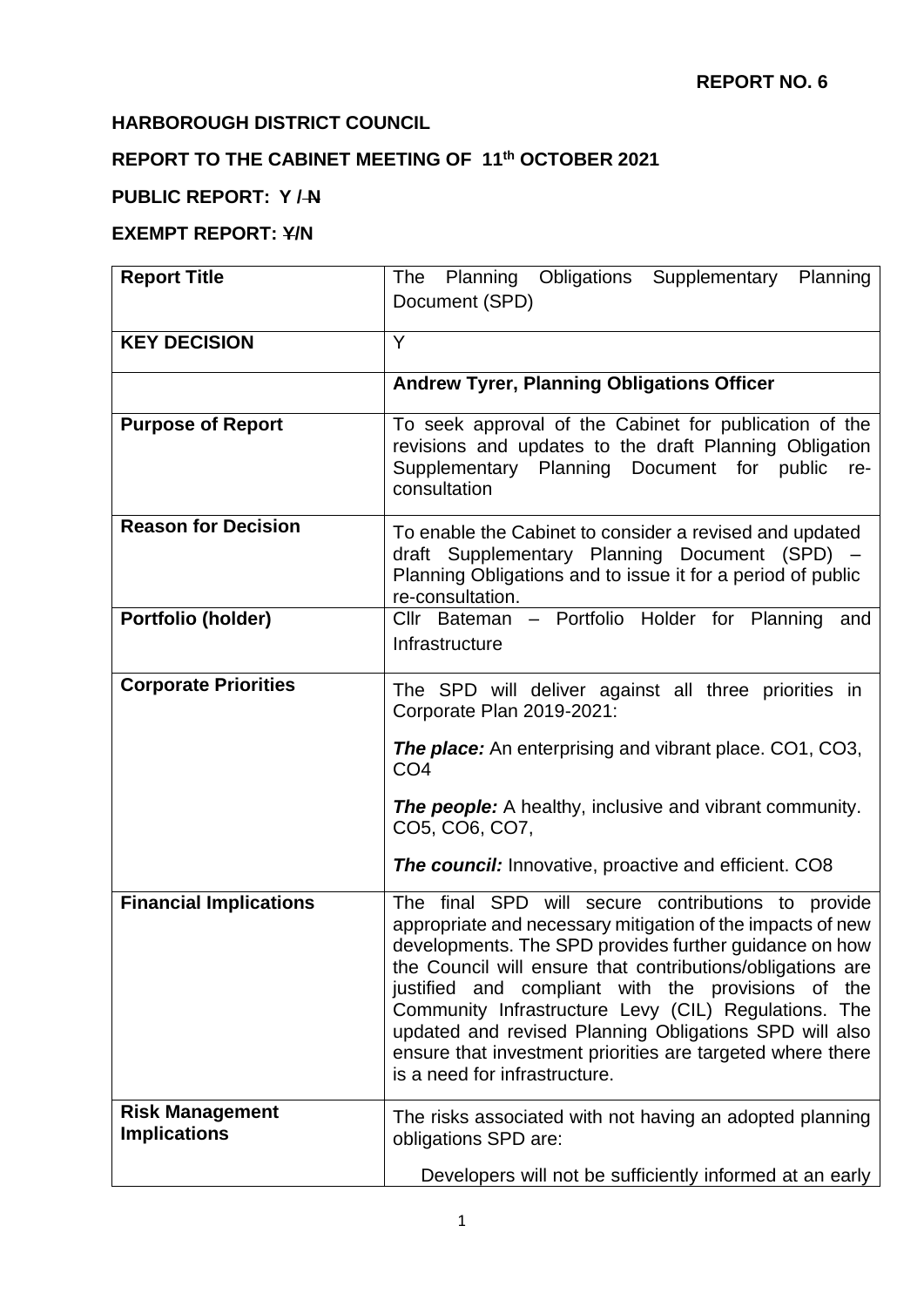|                                     | enough stage in relation to all potential contributions to<br>include them in their schemes.                                                                                                                                                                                                                                                                                                                                               |
|-------------------------------------|--------------------------------------------------------------------------------------------------------------------------------------------------------------------------------------------------------------------------------------------------------------------------------------------------------------------------------------------------------------------------------------------------------------------------------------------|
|                                     | Developers will be less informed about the justification<br>of the contributions being sought and potentially more<br>likely to challenge the request for contributions.                                                                                                                                                                                                                                                                   |
|                                     | Updating and revising the Planning Obligations SPD will<br>ensure the Council helps stakeholders to deliver the right<br>facilities in the right place and residents receive the best<br>possible outcomes in relation to the mitigation of new<br>developments.                                                                                                                                                                           |
| <b>Environmental Implications</b>   | As this document is supplementary to the adopted<br>Harborough Local Plan (2011-2031), April 2019, which<br>relates to the spatial and strategic planning of the District,<br>the wider environmental implications of development and<br>associated infrastructure were assessed through the<br>Sustainability Appraisal of the Local Plan.                                                                                                |
| <b>Legal Implications</b>           | A Supplementary Planning Document carries significant<br>weight when considering planning<br>proposals<br>and<br>contributions/planning<br>development<br>obligations<br>to<br>mitigate the impacts of a development.                                                                                                                                                                                                                      |
| <b>Equality Implications</b>        | S106 planning obligations are necessary to make<br>development acceptable in planning terms, resulting in<br>sustainable development which provides for social,<br>economic and environmental well-being.<br>Planning<br>obligations often provide for community facilities which<br>can benefit the following groups, for example, the<br>vulnerable, senior citizens, children, those caring for<br>others and people with disabilities. |
| <b>Data Protection Implications</b> | None directly. The re-consultation will be carried out in<br>compliance with the provisions of the GDPR and the Data<br>Protection Act 2018.                                                                                                                                                                                                                                                                                               |
| <b>Consultation</b>                 | The SPD was subject to public consultation between 11 <sup>th</sup><br>December 2020 to 5 <sup>th</sup> February 2021. It is proposed a<br>further re-consultation is undertaken prior to the SPD<br>adoption.                                                                                                                                                                                                                             |
| <b>Options</b>                      | Option 1: The Council could approve revisions to the SPD<br>without re-consultation. - However, this would limit<br>engagement on new matters raised and could leave us<br>open to legal challenge.                                                                                                                                                                                                                                        |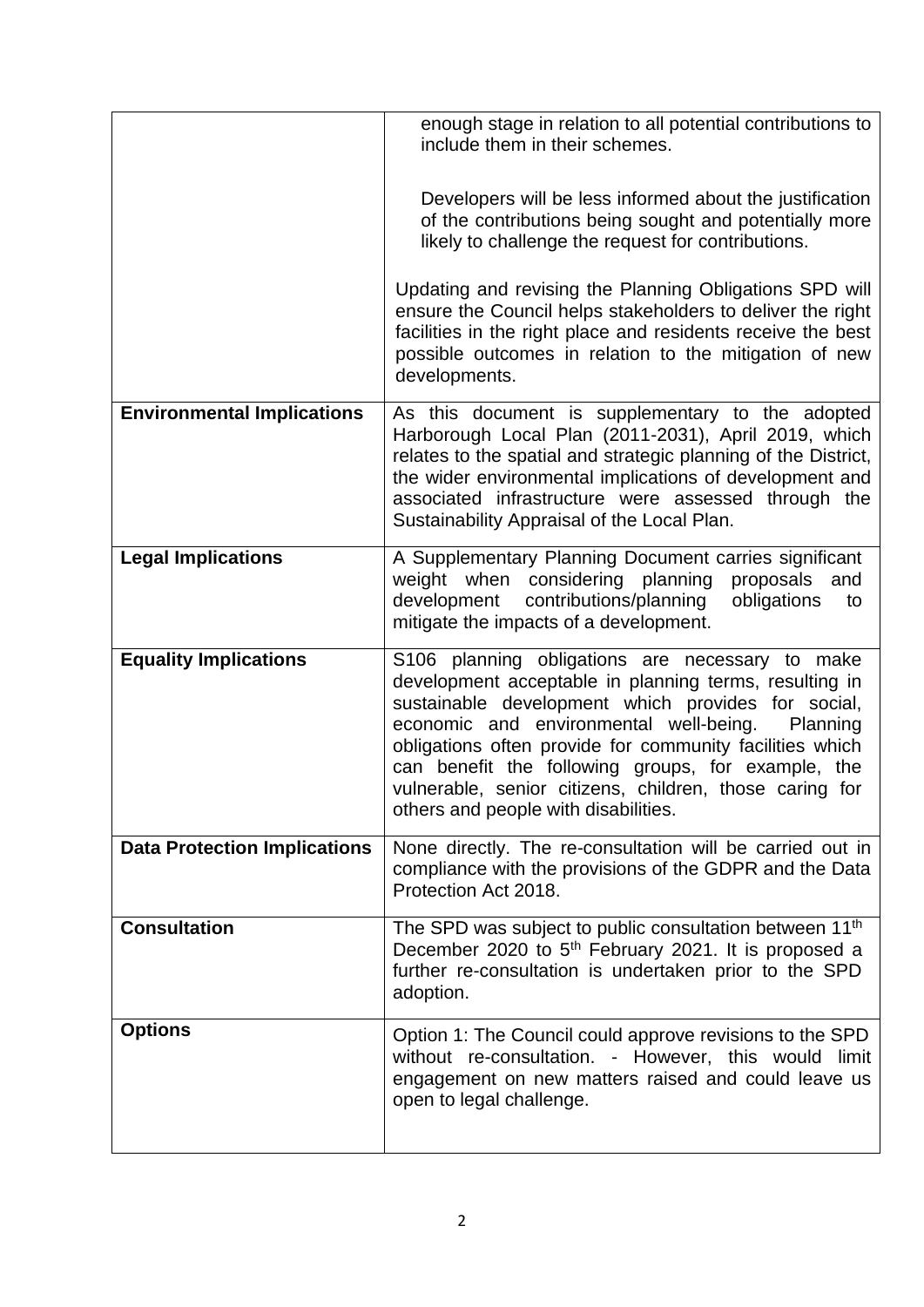|                          | Option 2: The Council could carry out a public re-<br>consultation. This would engage the widest audience and<br>would be considered proportionate and appropriate given<br>the updates and further revisions. This is the<br>recommended option. |
|--------------------------|---------------------------------------------------------------------------------------------------------------------------------------------------------------------------------------------------------------------------------------------------|
| <b>Background Papers</b> | None.                                                                                                                                                                                                                                             |
|                          | Previous report(s):                                                                                                                                                                                                                               |
|                          | Proposed Revisions and Updates to Planning Obligations<br>SPD, Cabinet: 2 <sup>nd</sup> November 2020.                                                                                                                                            |
|                          | Revision and Updates to Planning Obligations SPD,<br>Executive: 9 <sup>th</sup> April 2018.                                                                                                                                                       |
|                          | Executive Recommendation to Council 18th December<br>2017 to consult on proposed revisions to Planning<br>Obligations SPD.                                                                                                                        |
|                          | Proposed Revisions to Planning Obligations SPD,<br>Executive: 4 <sup>th</sup> December 2017,                                                                                                                                                      |
| <b>Recommendation</b>    | That Cabinet resolve to approve the Planning<br><b>Obligations Supplementary Planning Document for</b><br>public and stakeholder re-consultation.                                                                                                 |

### **1 Introduction**

- 1.1 The Planning Obligations Supplementary Planning Document (SPD) is intended to inform planning documents and development management decisions by the Council. It is also intended to inform and guide; developers, landowners, infrastructure providers, stakeholders/partners and local communities about the approach Harborough District Council is taking to secure community infrastructure and affordable housing through planning obligations.
- 1.2 In order to ensure the SPD remains relevant and effective, it is important the document is as up to date as possible. The SPD reflects the adopted Harborough District Local Plan, April 2019, and also needs to take into account any changes in Government legislation, regulations, policies and guidance.

### **2. Key Facts**

- 2.1 A local planning authority may produce Supplementary Planning Documents (SPDs) to assist in the making, consideration and determination of planning applications. An SPD must comply with the requirements as set out in the Town and Country Planning (England) Regulations 2012, as amended.
- 2.2 The Planning Obligations SPD (consultation draft) went through a period of public and stakeholder consultation between 11<sup>th</sup> December 2020 and 5<sup>th</sup> February 2021 for a period of eight weeks.